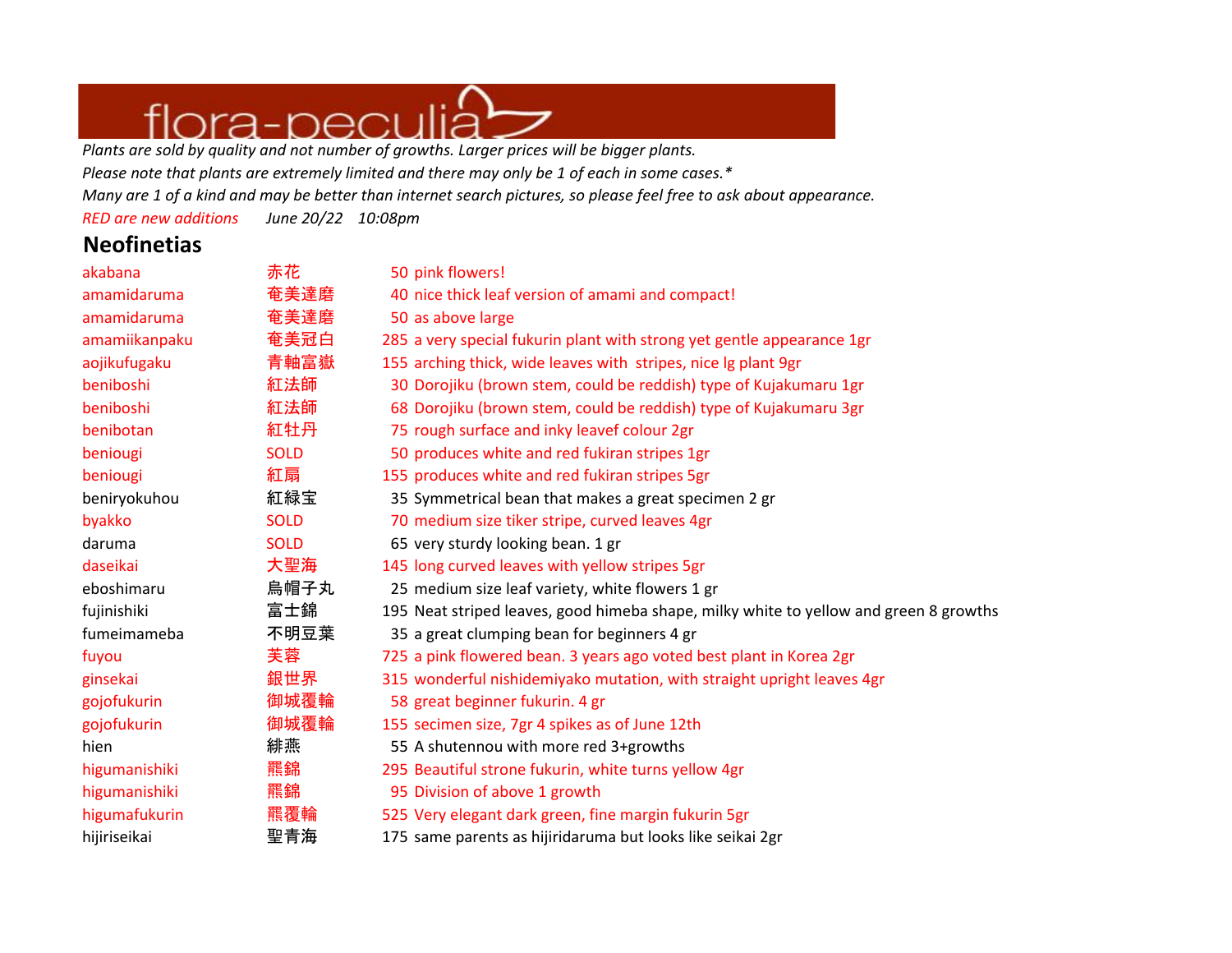| himeseikai     | 姫青海  | 65 very attractive mini sword leaf with wavy flowers 1gr                                   |
|----------------|------|--------------------------------------------------------------------------------------------|
| hijirishinju   | 聖真珠  | 95 a very mini and stout mameba (bean leaf) 3gr                                            |
| himiko         | 卑弥呼  | 290 Famous sword leaf plant 1 + 1 gr                                                       |
| hisui          | 翡翠   | 32 green flowers 1gr                                                                       |
| hisui          | 翡翠   | 58 green flowers! 3gr                                                                      |
| hisui          | 翡翠   | 70 green flowers! 4gr                                                                      |
| hisui          | 翡翠   | 85 green flowers! 5gr                                                                      |
| hogyokou       | 宝宝   | 38 small thick bean, mountain tsuke, 2gr larger plant 45                                   |
| hokage         | 火影   | 85 tiger stripe, can be pink 1gr                                                           |
| hosenmaru      | 宝扇丸  | 55 beautiful appearnce on this fleshy bean, 1gr                                            |
| houmeiden      | 豊明殿  | 45 medium plant, white ghost centre with ruby roots. 1gr                                   |
| houmeiden      | 豊明殿  | 65 medium plant, white ghost centre with ruby roots. 2 gr                                  |
| jakucho        |      | 275 gorgeous, bean size, thick tellow stripes 1gr                                          |
| jitsugekko     | 日月光  | 75 low arching leaves with tiger spots 5gr                                                 |
| juniitoe       | 十二単  | 45 very unique shaped thick bean, pointy leaves, unique stem layering 1gr                  |
| juniitoe       | 十二単  | 60 very unique shaped thick bean, pointy leaves, unique stem layering 1gr                  |
| juniitoe       | 十二単  | 95 very unique shaped thick bean, pointy leaves, unique stem layering 9gr                  |
| juniitoe       | 十二単  | 145 as above 4 plus gr                                                                     |
| juro           | 樹露   | 475 heavily patterned yellow and white shima stripes 8 growths                             |
| kaiomaru       | 海王丸  | 70 Substantial bean that grows tall and narrow 3gr                                         |
| kaiomaru       | 海王丸  | 95 Substantial bean that grows tall and narrow 5gr                                         |
| kamakiri       | 蟷螂   | 80 unusual flower like yatsufusa and kishutemari, pinkish brown parrts and bird-like 5+ gr |
| kibana         | 黄花風蘭 | 38 yellow flower variety 1 mature gr                                                       |
| kibana         | 黄花風蘭 | 60 yellow flower variety 1 mature 3gr                                                      |
| kibana         | 黄花風蘭 | 70 yellow flower variety 1 mature 4gr                                                      |
| kibana         | 黄花風蘭 | 77 yellow flower variety 1 mature 5gr                                                      |
| kibana         | 黄花風蘭 | 85 yellow flower variety 6gr                                                               |
| Kinbotan       | 金牡丹  | 875 rare division, ruby, sumi, yellow, incredibly complex 1 plus 1                         |
| kinginrasha    | 金銀羅紗 | 50 rough texture leaf, sheen to flower 4gr                                                 |
| kirinmaru      | 麒麟丸  | 50 small bean leaf with neat appearance 4gr                                                |
| kochonomai     | 胡蝶の舞 | 75 3gr                                                                                     |
| kotofukurin    | 湖東覆輪 | 90 yellow mutation of higashidemiyako, clear marginal variegation 3gr                      |
| koukaden       | 紅華殿  | 345 a veriegated shutennou, red pink flowers 5gr                                           |
| Kurenai-kongou | 紅金剛  | 725 Rare dark pink bean! 3gr                                                               |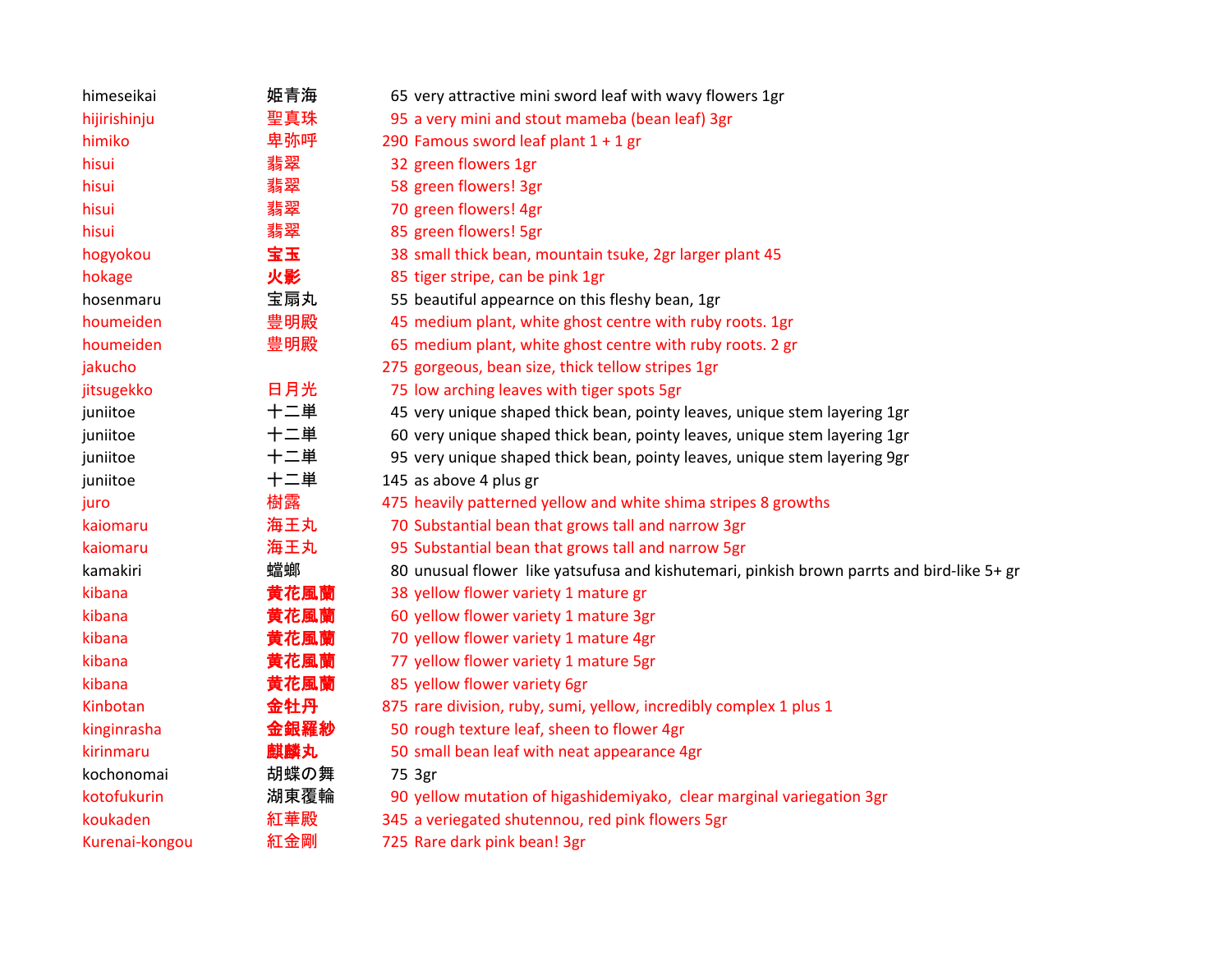| kurokongou         | 黒金剛         |      | 70 dark green bean, attractive. 6 g                                             |
|--------------------|-------------|------|---------------------------------------------------------------------------------|
| kurokongou         | 黒金剛         |      | 70 dark green bean, attractive. 6 g                                             |
| kuroshinju         | 黒真珠         |      | 38 very tiny growths with rounded petals 1gr                                    |
| kuroshinju         | 黒真珠         |      | 95 very tiny growths with rounded petals 5gr                                    |
| kyushurashafukurin | 九州羅紗覆輪      |      | \$175 a fukurin where centre is a dark ink line, very unique 6gr                |
| kyushuuhariba      | 九州針葉        |      | 65 Very cute upright needle leaves 5gr                                          |
| kyokushou          | 旭昇          |      | 210 A large leaved tiger stripe. 4 growths.                                     |
| kyokushou          | 旭昇          |      | 250 A large leaved tiger stripe. 45growths.                                     |
| kyokushou          | 旭昇          |      | 335 A large leaved tiger stripe. 6 growths.                                     |
| mamesuzumushi      | <b>SOLD</b> |      | 375 very special appearance on this plant, very mini succulent shiny leaves 2gr |
| mangetsu           | 満月          |      | 745 The queen of fukurin, marginal variegation 5gr                              |
| maizuru            | 舞鶴          |      | 125 a very special tight bean, doesn't lose leaves 1gr                          |
| maizurunishiki     | 舞鶴錦         |      | inquire yellow striped mini bean                                                |
| manjushage         |             |      | 195 various sizesstarting at \$195, confirmed triple flower                     |
| midorijujisei      | 緑十字星        |      | 125 unique flower, round petals. long spur. The flower looks like Angraecums.   |
| miyakohabutae      | 都羽二重        |      | 310 a very nice coloured yellow shima specimen 4gr                              |
| momoyamanishiki    | 桃山錦         |      | 290 dk green leaf with white stripes, can be pink 2gr                           |
| murasakikongou     | 紫金剛         |      | 345 one of a kind bean leafsolid pink/purple flower! 1 growth                   |
| musoumaru          | 無双丸         |      | 32 fat wide bean leaf 1gr                                                       |
| nishidemiyako      | 西出都         |      | 85 classic marginal variety that can mutate 3gr                                 |
| ooemarunoshima     | 大江丸の編       |      | 300 highly ranked yellow striped variety 3gr                                    |
| ooemarunoshima     | 大江丸の編       |      | 400 highly ranked yellow striped variety 4gr                                    |
| oomusou            | 大無双         | SOLD | exceptional beanmini fat bean leaf 1gr                                          |
| orihime            | 織姫          |      | 275 shwing full fukurin (orihime-fukurin) 4gr                                   |
| raikomaru          | 雷紅丸         |      | 130 one of the nicest red flower varieties 1gr                                  |
| raikomaru          | 雷紅丸         |      | 275 one of the nicest red flower varieties 2gr                                  |
| raikomaru          | 雷紅丸         |      | 695 one of the nicest red flower varieties, specimen! 7gr                       |
| rasha fukurin      | 羅紗覆輪        |      | 50 Elegant thin marginal stripes. 4 gr                                          |
| rasha kongou       | 羅紗金剛        |      | 75 nice clumping bean, slight textured dark green bean 7gr                      |
| renjoumaru         | 連城丸         |      | 315 one of nicest fukurin, almost bluish with margins 4-5gr                     |
| renjoumaru         | 連城丸         |      | 85 one of nicest fukurin, almost bluish with margins 1gr                        |
| ryokuen            | 緑炎          |      | inquire An amami nakafu varietywind swept appearance. 2 growths.                |
| ryokuhou           | 緑宝          |      | 28 classic nbean reresentative, neat stem 1gr                                   |
| ryokuhou           | 緑宝          |      | 60 classic nbean reresentative, neat stem 5gr                                   |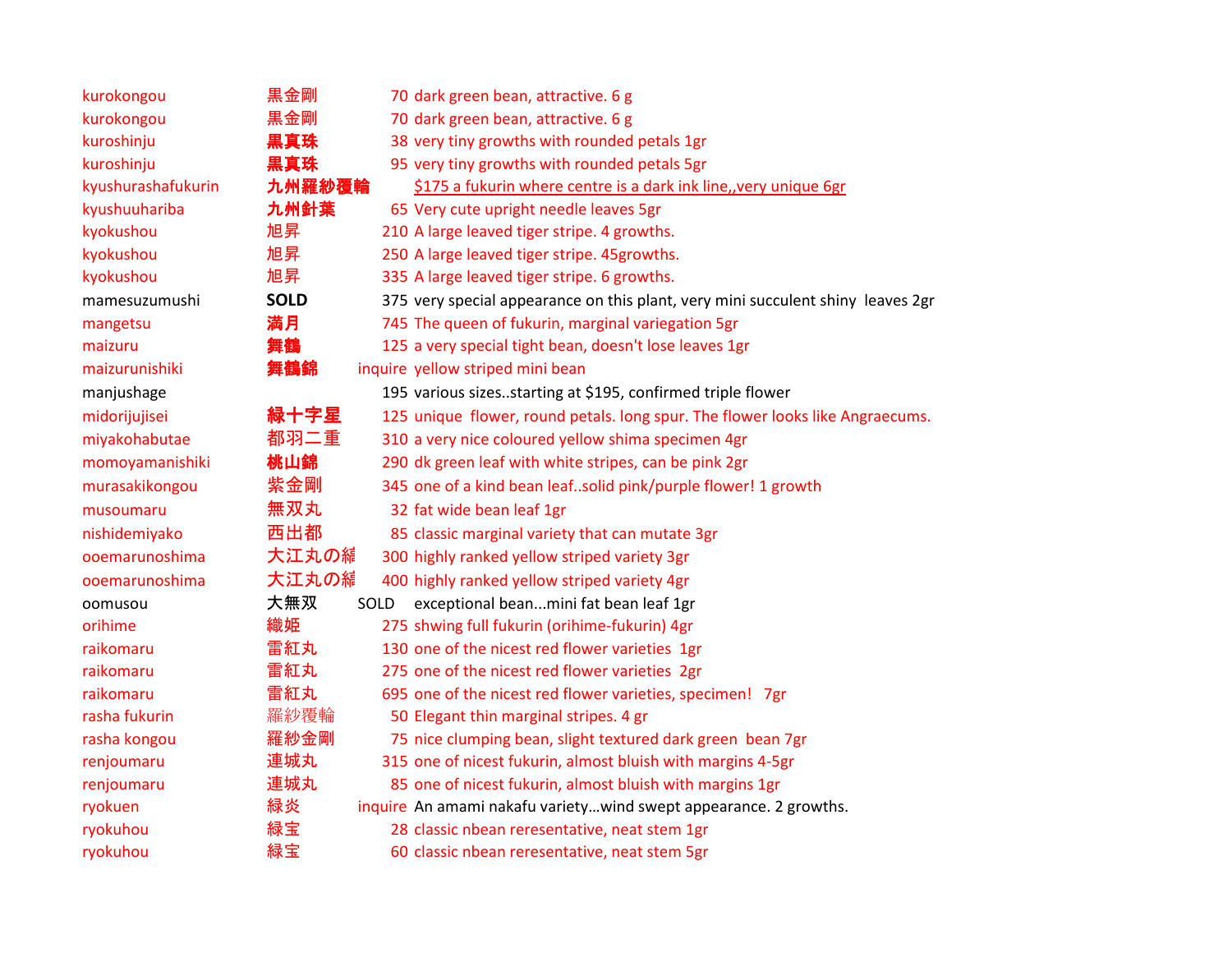| ryuouden                | 龍王殿  |             | 45 upright small standing leaves. 1gr                                      |
|-------------------------|------|-------------|----------------------------------------------------------------------------|
| sakurakomachi           | 桜小町  | SOLD        | as above 4 growths!                                                        |
| seionishiki             | 青王錦  |             | 145 yellow stripe, some himeba 4gr                                         |
| seiryujishii            | 青龍獅子 |             | 45 classic needle leaf variety, like a spruce.3-4gr                        |
| sekirei                 | 鶺鴒   |             | 415 stunning, mature, tall bean variety fine stripes on outer edges, 3gr   |
| sengaku                 | 尖岳   |             | 75 very nice rounded bean with rare moon shaped tsuke, nice 1gr specimen   |
| sengaku                 | 尖岳   |             | 105 as above 2 growths                                                     |
| senzai                  | 千載   |             | 60 very cute tiny bean and flower variety. 3gr                             |
| senzai                  | 千載   |             | 120 very cute tiny bean and flower variety. 6gr                            |
| <b>Shitakiri-Suzume</b> | 舌切り雀 |             | 125 very unique flower, 'cut-tongue sparrpw' 4gr                           |
| Shitakiri-Suzume        | 舌切り雀 |             | 135 very unique flower, 'cut-tongue sparrpw' 4gr slighly larger            |
| shukonishiki            | 秋紅錦  |             | 115 Beautiful striped thick leafed variety 5gr                             |
| shunkyuden              | 春及殿  |             | 55 beautiful peloric flower, touches of pink and green. 1 lg growth        |
| shunkyuden              | 春及殿  | <b>SOLD</b> | beautiful peloric flower, touches of pink and green. Specimen 9 growths!   |
| shutendoji              | 朱天童子 |             | inquire verty sturdy bean leaf withfat roots and pink flowers 3gr          |
| shutennou               | 朱天王  |             | 42 pink spurred variety, great beginner plant! 2gr and up                  |
| shutennou               | 朱天王  |             | 55 pink spurred variety, great beginner plant! 5gr                         |
| shutennou               | 朱天王  |             | 110 pink spurred variety, great beginner plant! 10gr                       |
| sirayukibotan           | 白雪牡丹 |             | 145 tiger on top leaf, ruby roots                                          |
| sobiryu                 | 双尾龍  |             | 85 double spur and lip flower 3gr                                          |
| suikaden                | 翠華殿  |             | 48 bean with thick leaves, curvy, white fragrant flowers, 4gr              |
| suisei                  | 彗星   |             | 60 bean leaf, green stem and roots 1gr solid appearance, in flower June 16 |
| suisen                  | 翠扇   |             | 310 powerful strong bean, upward plum flower shaped flowers 1gr            |
| surugafukurin           | 駿河覆輪 |             | 75 White fukurin with a wide leaf 4gr                                      |
| surugatenzan            | 駿河天山 |             | 48 gorgeous wide leaf bean (yodonomatsu x kaiomaru) with pointy tips 3 gr  |
| taiyoden                | 太陽殿  |             | 115 yellow stripes, gentle appearance aginst light green leaves 3gr        |
| takarafukurin           | 宝覆輪  |             | 310 stunning division with wide, thick leaves and deep colouring. 1gr      |
| takaranishiki           | 宝錦   |             | 245 yellow strip variety, great contrast on this one, 3gr                  |
| tamakongou              | 玉金剛  |             | 36 most popular bean, easy to grow with upright flowers 1gr                |
| tamakongou              | 玉金剛  |             | 42 as above 2gr                                                            |
| tenjin                  | 天神   |             | 45 small tamakongou size bean, flowers large for size 3gr                  |
| tenkeifukurin           | 天恵覆輪 |             | 120 beautiful yellow fukurin 4gr                                           |
| toukou                  | 桃煌   |             | 45 pink flowered variety.                                                  |
| ushiwakamru             | 牛若丸  |             | 75 neat spiky appearance used to rival benkeimaru 4g                       |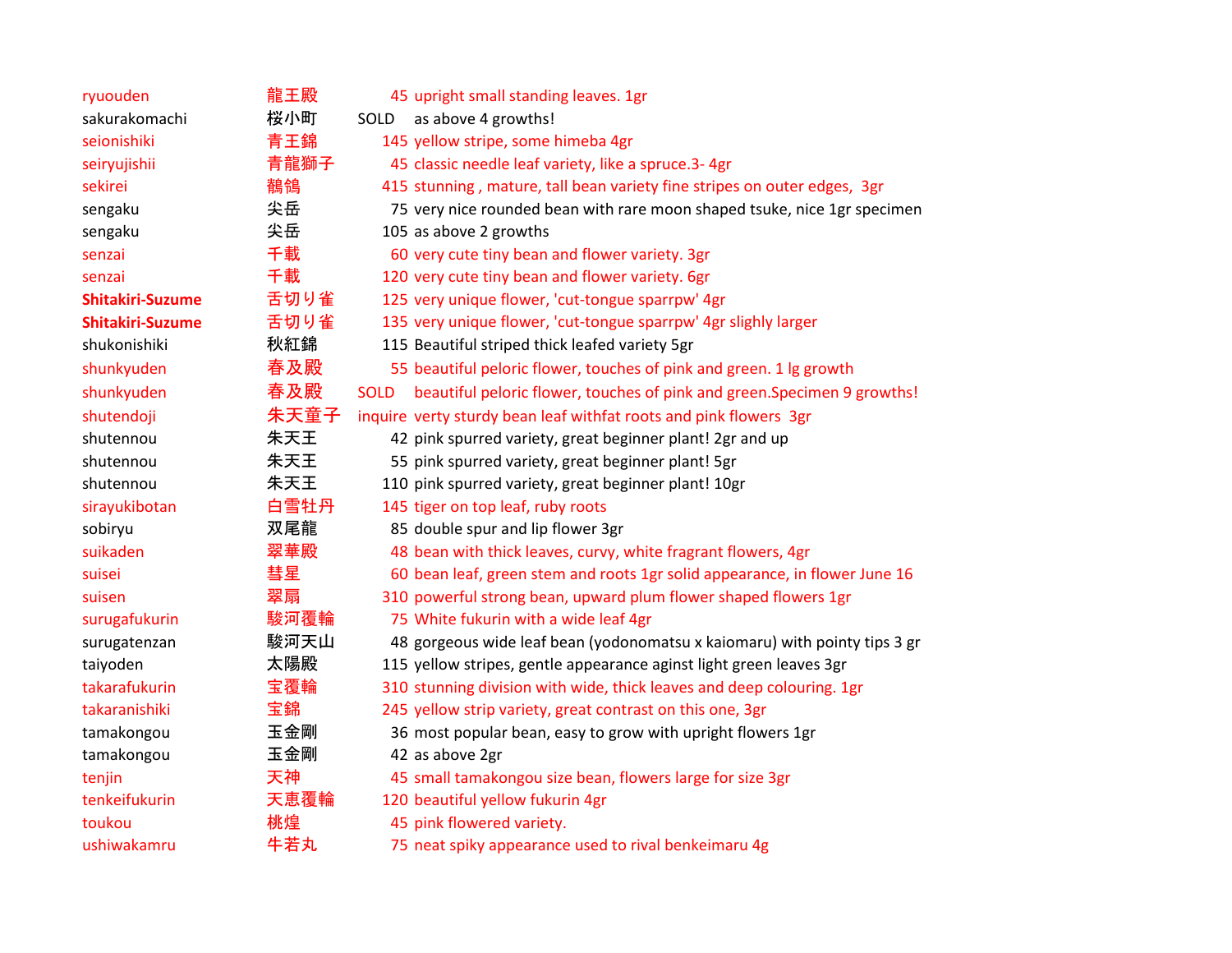| utage | 它  | 315 beautiful more rare fukurin with tall standing leaves 2gr |
|-------|----|---------------------------------------------------------------|
| zuiun | 瑞雲 | 48 medium sized with bright yellow centred new leaf3g         |

## **Moss (New Zealand Premium) Great for Neos and all orchids/pots**

| 100 gm hobby               | 13 makes 8 litres                      |
|----------------------------|----------------------------------------|
| $150$ gm                   | 18 makes 12 litres                     |
| 500 gm                     | 48 makes 40 litres                     |
| long strand                | 55 very long strands, separated        |
| Plastic neo pots (2 sizes) | 5 made in Japan                        |
| Plastic twisty Neo pots    | 6 made in Japan but no longer produced |
| Painted Japanese pots      | inquire                                |
|                            |                                        |

#### **Sedirea japonica**

| minmarushima     | SOLD yellow variegation on mini plantscarce at the moment |
|------------------|-----------------------------------------------------------|
| minmaru          | 38 mini Sedireasame fragrant flower                       |
| Sedirea japonica | 32 fragrant cream and burgundy bars                       |

#### **Japanese Dendrobium moniliforme**

| kintsuru    | 金鶴  | 45 white variegation with light pink fragrant flowers |
|-------------|-----|-------------------------------------------------------|
| benikomachi | 紅小町 | 45 new canes are beautiful lellow with nakafu leaves  |
| shoudai     | 昭代  | 45 rounded leaves with white margins                  |
| benisuzume  | 紅雀  | 45 green, white and pink leaves                       |
| benikida    | 紅木田 | 45 large white flowers, nakafu white variegation      |

# **CYMBIDIUM goeringii**

Shōjō-no-hana 菖城の花 115 Yellow Tiger stripe leaves. 3gr

## **Other orchids**

| <b>Bulb phalaenopsis</b>           | 125 One of the largest Bulbos. Leaves eventually can rech 4 feet. Several bulbs on these |
|------------------------------------|------------------------------------------------------------------------------------------|
| <b>Bulbo taiwanense</b>            | 32 Adoreable miniature, easy to grow orange flowerd Bulbo.                               |
| Bulbophyllum maquilungense         | 36 very cute miniature, red spotted flower                                               |
| bulbophyllum sanguineopunctatum wh | 35 white form, unique white fans                                                         |
| Bulbophyllum taiwanense            | 30 mini plant with orange sprays                                                         |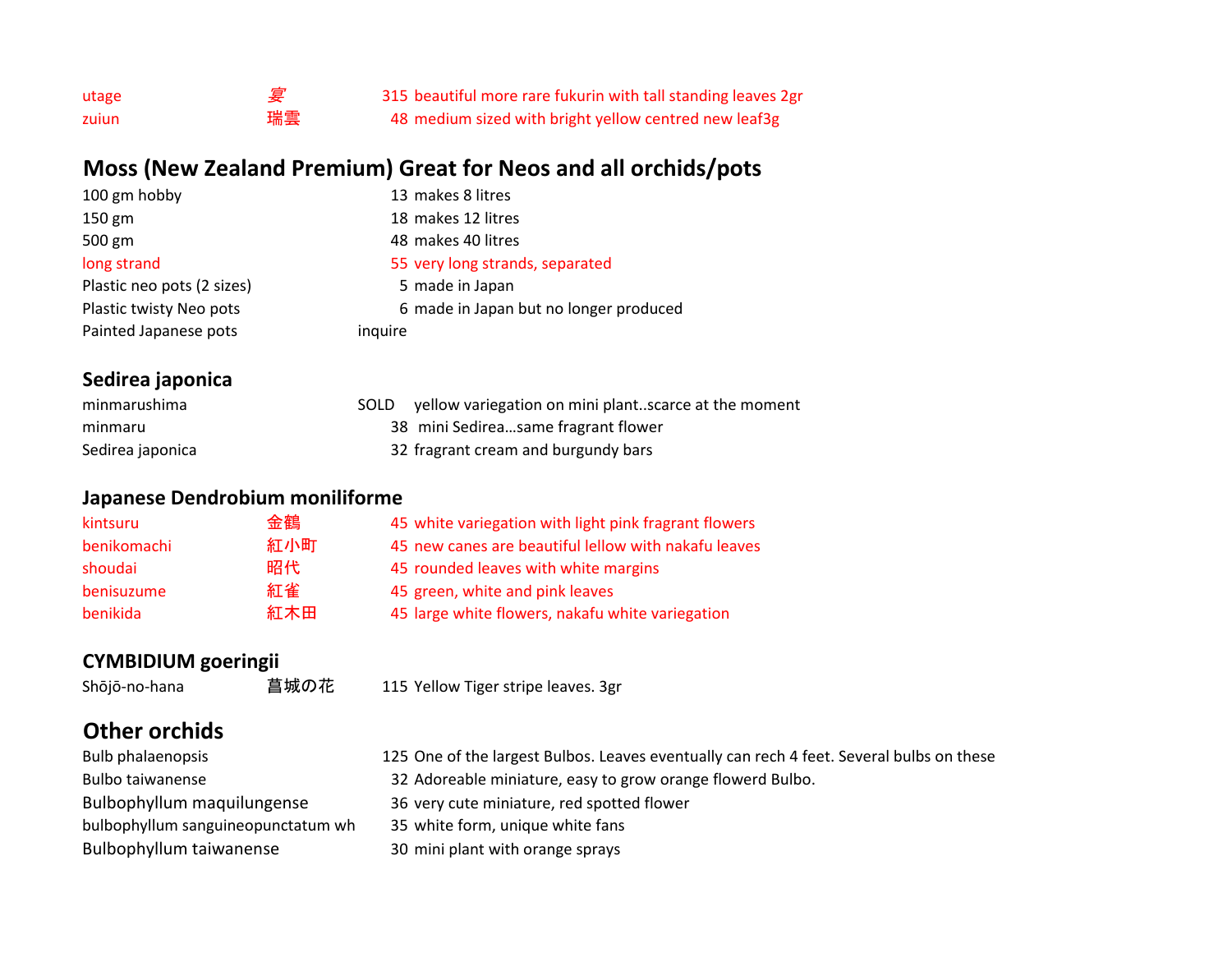| Cadetia species               | 25 Papua, small leaves, tiny flowers, easy grower                                 |  |
|-------------------------------|-----------------------------------------------------------------------------------|--|
| Den leonis                    | 35 Very nice flattened stems and overlapping leaves                               |  |
| Dendrob linguiforme           | 38 Very cool, flat thick creeping leaves.                                         |  |
| Den moniliforme mini Japanese | 32 Mini Japanese form of Den moniliforme                                          |  |
| Dendrobium waselli            | 30 Pencil leaves with sprays of white flowers                                     |  |
| Encyclia boothiana            | 35 Extremely cute mini Encyclia                                                   |  |
| Encyclia cochleata            | 30 Cockle shell orchid, yellow and burgundy centre. BS Older plants \$35-40       |  |
| Epi porpax                    | 32 Great mat forming plant with glossy flowers, great for vivariums               |  |
| Eria rosea                    | 35 Less common smallish Eria species with rosy coloured flowers BS                |  |
| Haerella retrocalla           | 30 Easy and a must have miniature, small juicy yellow and burgundy free flowering |  |
| Lockhartia oerstedii          | 35 Unusual with long braided leaves, very interesting, yellow flowers             |  |
| Masdevallia nidifica          | 35 true mini masdevallia, maroon and white flowers with a wispy tail              |  |
| Maxillaria schunkeana         | 35 gorgeous species from Brazil with black flowers                                |  |
| Oeceoclades perrieri          | 55 Unusual Madagascar species, seldom seen. Strap mottled leaves.                 |  |
| Phal Little One               | 40 Extremely cute miniature Phal with spotted floewers and fragrant               |  |
| Phalaenopsis gigantea         | 100 rare Indonesian formyellow background NBS                                     |  |
| Phalaenopsis manni            |                                                                                   |  |
| 'black'                       | 45 Black flowered version of mannii, BS some in spike                             |  |
| Phymatidium delicatum         | 48 must have for mini collector. A grassy minaiture                               |  |
| Penanthera imschootiana       | 38 Pure red, less common Renanthera                                               |  |
| Robiquetia cerina             | 38 Yellow form!                                                                   |  |
| Scaphosepalum                 |                                                                                   |  |
| swerifolium                   | 35 swertifolium. Easy unusual flowers. Bushy mini plants.                         |  |
| Schoenorchis scolopendria     | 35 centipede like crawling growth pattern, tiny pink flowers                      |  |
| Sediera japonica minmaru      | 38 mini form of above                                                             |  |
| Sedirea japonica<br>SOLD      | 32 in bud or bloom, very fragrant waxy flowers, cream with burgundy bars          |  |
| Specklinia grobyi             | 35 Adorable cute mini, easy with bright yellow flowers                            |  |
| Specklinia picta              | 36 Very cute thin leaved miniature, dozens of yellow flowers with orange centre   |  |

# **Legend**

| W | warm temperature |
|---|------------------|
|   | cool temperature |